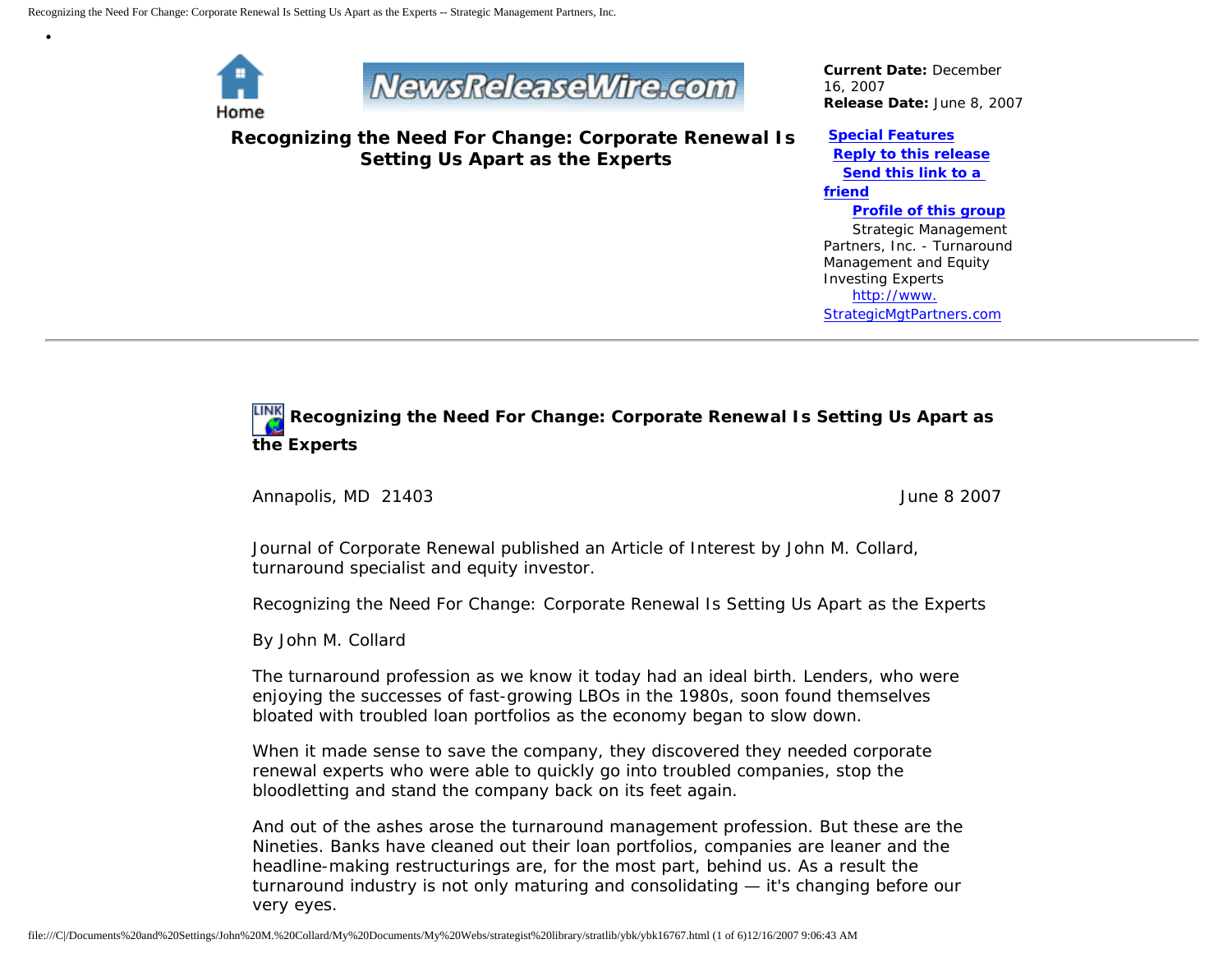If we're to be successful as practitioners in the second half of the Nineties, we need do things differently. We need to set a standard of service for our clients that assures them that we are the business counselors of today, and of tomorrow.

Corporate renewal embraces the best of crisis management practices of the past. But it extends beyond that. It's more than righting a wronged balance sheet; it's more than cleaning out the boardroom and pumping in new blood. Corporate renewal is emerging as a management tool, very much the way the accounting and legal practices are useful business tools. Corporate renewal manages change and transition — posturing a company for the future.

We need to go about dispensing advice beyond the quick-fixes of the past. As the experts of business survival and renewal, we need to be putting systems and processes into place that will take companies successfully into the future.

The first step begins by recognizing the need for change, the need to change. Practitioners don't have to look far to notice the subtle changes in our industry. Banks have revised their lending standards. Bankruptcies are down, and are continuing to fall, all across the board. Companies are embracing "empowerment" strategies, such as reengineering, process teaming, group administration and cross-teaming to revitalize.

## Industrial evangelism?

Is our market drying up? Have turnaround professionals passed the pinnacle of their industry? Is corporate renewal an industrial evangelism that will be swept under the carpet in the aftermath of tomorrow's new doctrine? Hardly.

At a time when accounting and law firms are cutting back the number of internal staff devoted to the practice of turnaround management, more and more savvy CEOs are learning to tap the ear of confidential corporate renewal advisors. Much like they would use a lawyer or accountant for a trusted, measured opinion, directors and upper management are learning that seasoned corporate renewal experts can bring fresh ideas, fresh approaches to sometimes stale business practices. That revitalizes sales, and that saves jobs.

We're repositioning ourselves in the eyes of our clients. In the past, there were practitioners who liked to "bootstrap" troubled companies by shaking them from the foundations up. But today it's not just enough to talk about cost and cash control, we have to talk about cost management and managing working capital. Corporate renewal experts are often asked to make the tough decisions in the business cycle. They are forming tomorrow's management strategies in today's business trenches — and they are being set apart as forward-thinking experts who are bringing about the revitalization of companies of all sizes.

But opening an ear to an outside voice means first busting through well-built walls of denial that all might not be well within the corporate confines. It means admitting that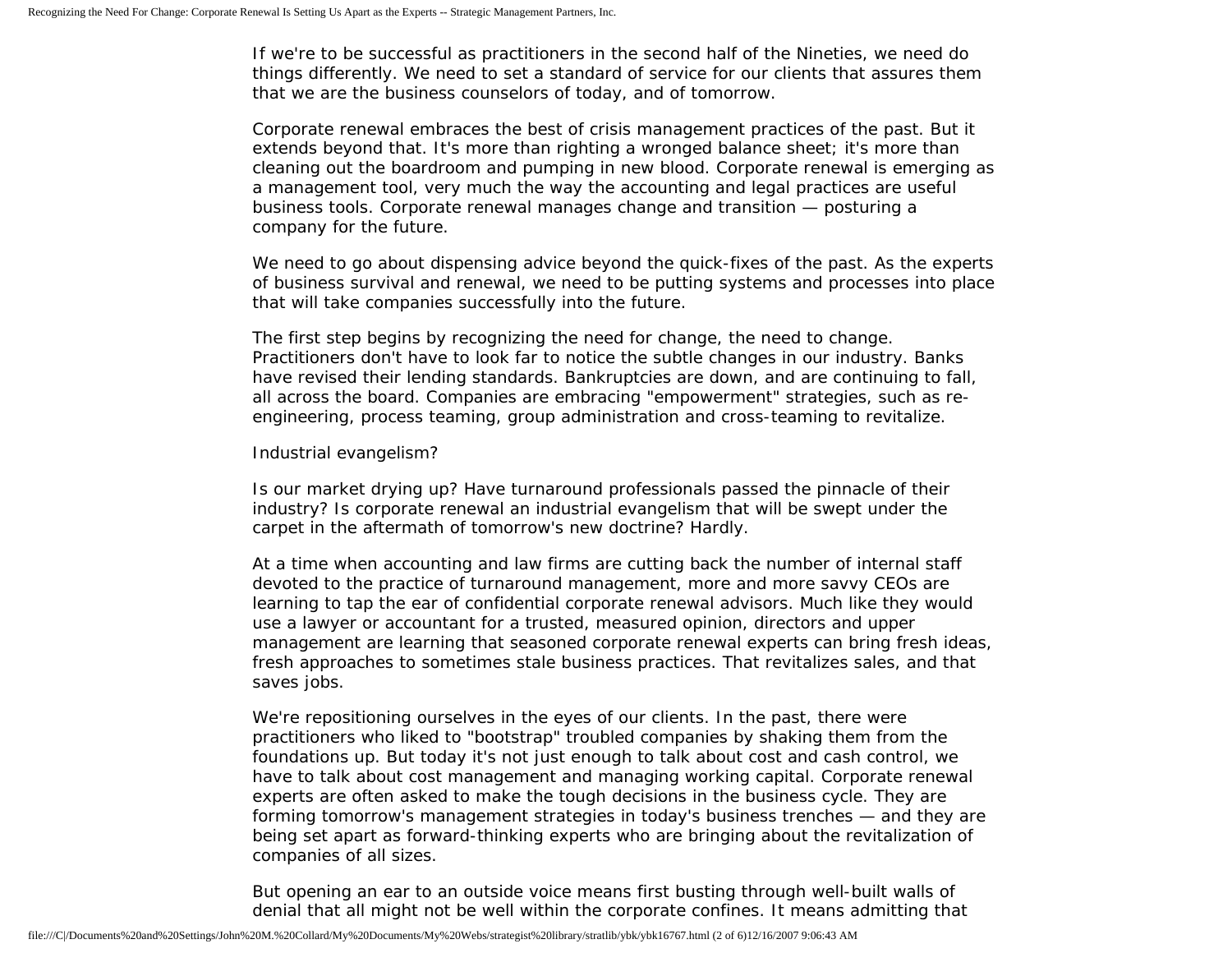mistakes may have been made— that egos have been bruised and customer relationships shattered.

For those who find the strength to recognize the need for change, the rewards can be enduring and lasting success.

Renewing the TMA

As our association matures, we are recognizing the need for change. The lure of success is a strong motivator. The fulfilled promise of engineered growth, jobs saved and revitalized companies, promotes our profession with proven results.

Certification is one way we are assuring the marketplace that we are the experts they so desperately need. Educational seminars and courses assure our membership that they will always be on the cutting edge in learning about the latest trends and strategies.

As we move toward our annual conference in Philadelphia, take to heart the slogan, "Reinventing America." That's what we as corporate renewal practitioners are doing everyday. You may not feel like superheros when you are up to your elbows in IRS auditors and less-than-complete financial records, but you are fighting every day to save jobs.

And behind you stands a growing, fluid Turnaround Management Association professionals in corporate renewal — that is willing to stand up and recognize the need for change. Please call me with your thoughts and comments, and see you in Philadelphia.

Crisis Prevention in Transition

Turnaround Methods of the Past

- \* Cut costs, stretch creditors
- \* Reorganize balance sheet
- \* Generate cash; sell assets, collect receivables
- \* Bring in new money, investors

Corporate Renewal Focus of the Future

- \* Cost management and containment
- \* Put systems and processes in place
- \* Manage working capital, cash flow for extended periods
- \* Generate new revenue—engineer growth

About the Author

John M. Collard, is Chairman of Annapolis, Maryland-based Strategic Management Partners, Inc. (410-263-9100, [www.StrategicMgtPartners.com](http://www.strategicmgtpartners.com/) ), a nationally recognized turnaround management firm specializing in interim executive leadership, asset recovery, and investing in underperforming companies. He is Past Chairman of the Turnaround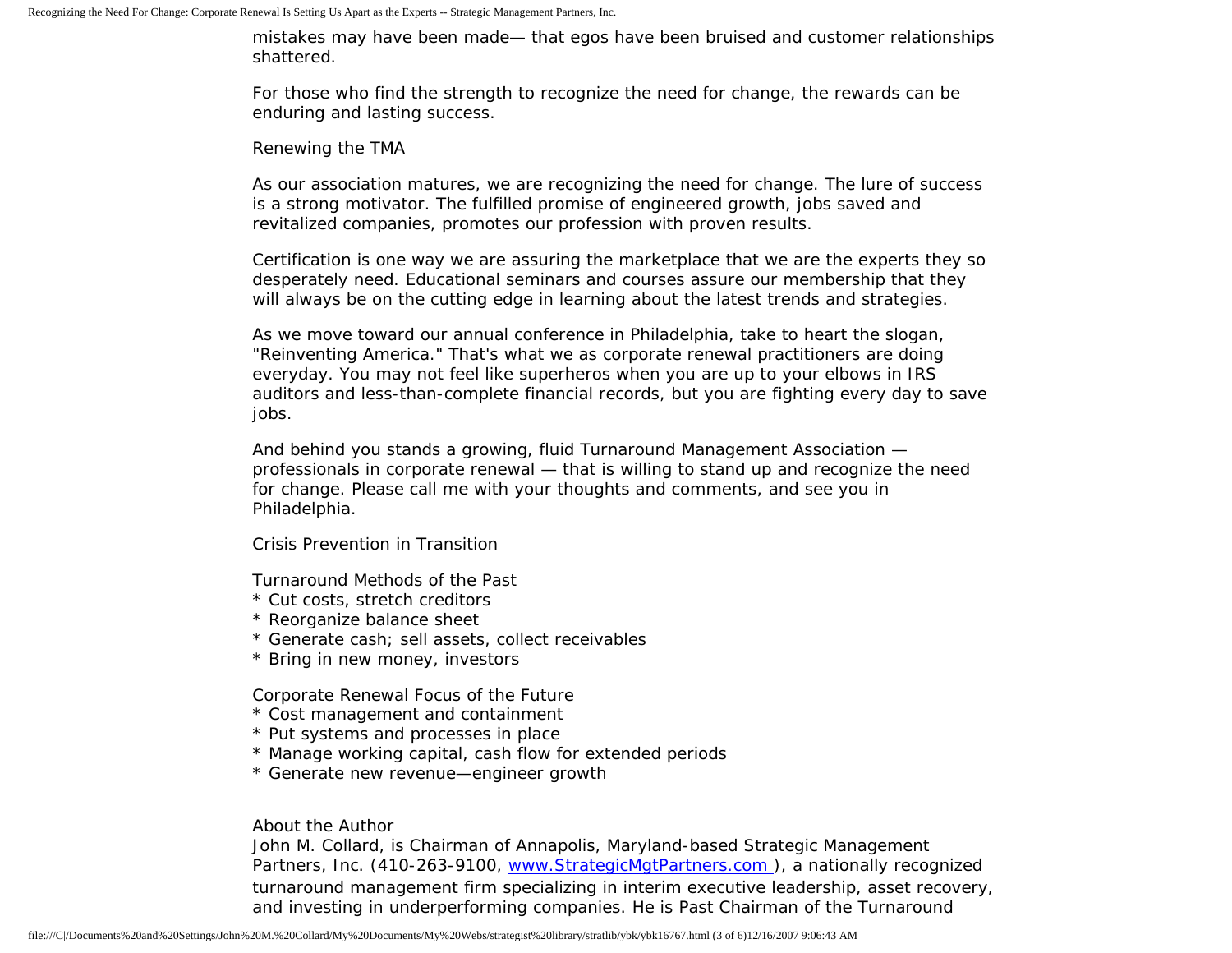Management Association, a Certified Turnaround Professional, and brings 35 years senior operating leadership, \$85M asset recovery, 40+ transactions worth \$780M+, and \$80M fund management expertise to run troubled companies, and advise company boards, litigators, institutional and private equity investors.

Reference:

[Library TMA: Recognizing the Need For Change: Corporate Renewal Is Setting Us Apart](http://www.turnaround.org/news/letter.asp?objectID=2897)  [as the Experts](http://www.turnaround.org/news/letter.asp?objectID=2897)

[www.StrategicMgtPartners.com](http://www.strategicmgtpartners.com/)

John M. Collard (Strategist@aol.com) Chairman Strategic Management Partners, Inc. 522 Horn Point Drive Annapolis, MD 21403 Phone : 410-263-9100 Fax : 410-263-6094

[www.StrategicMgtPartners.com](http://www.strategicmgtpartners.com/)

More Information Library TMA: Recognizing the Need For Change: Corporate Renewal Is [Setting Us Apart as the Experts](http://www.turnaround.org/news/letter.asp?objectID=2897)

[Contact John M. Collard](http://www.expertclick.com/expertClick/contact/default.cfm?Action=ContactExpert&GroupID=1016)  $\Box$ 

[Ask a question with InterviewNetS](http://www.expertclick.com/expertClick/contact/default.cfm?GroupID=1016)M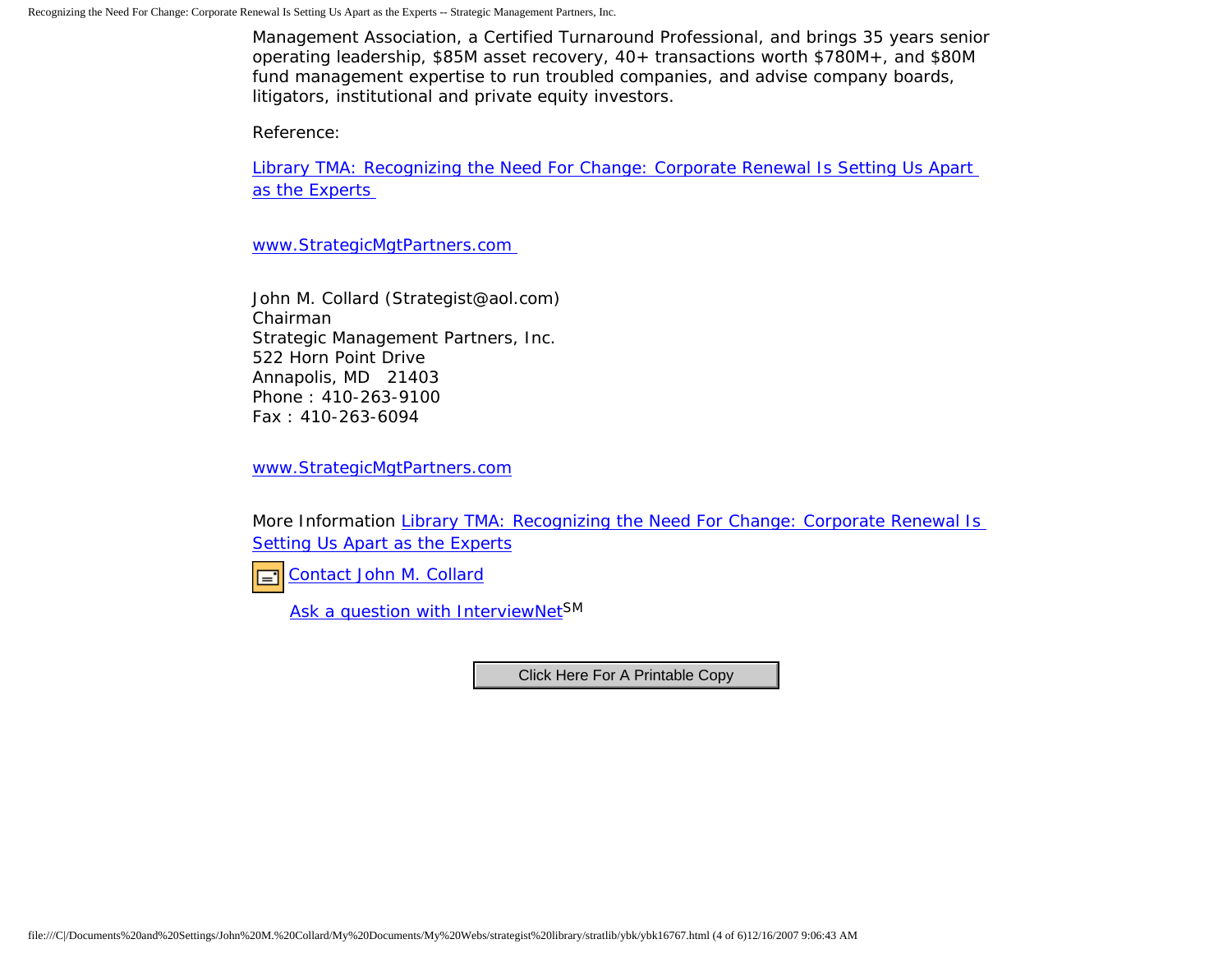|                | Other experts on these topics:   |
|----------------|----------------------------------|
| 1.             | <b>Management</b>                |
| $\mathbf{2}$ . | Leadership                       |
| 3.             | <b>Planning</b>                  |
| 4.             | <b>Invest</b>                    |
| 5.             | <b>Strategy</b>                  |
| 6.             | <b>Small Business</b>            |
| 7.             | <b>Strategic Planning</b>        |
| 8.             | <b>Advisor</b>                   |
| 9.             | <b>Valuation</b>                 |
| 10.            | <b>Transition</b>                |
| 11.            | <b>Value</b>                     |
| 12.            | <b>Bankruptcy</b>                |
| 13.            | <b>Crisis Management</b>         |
| 14.            | <b>Governance</b>                |
| 15.            | <b>Investment Management</b>     |
| 16.            | <b>CEO Effectiveness</b>         |
| 17.            | <b>Executive Leadership</b>      |
| 18.            | <b>Turnaround</b>                |
| 19.            | <b>Corporate Change</b>          |
| 20.            | <b>Ethical Issues/Management</b> |
| 21.            | <b>Startup</b>                   |
| 22.            | <b>Corporate Restructuring</b>   |
| 23.            | <b>Executive Transition</b>      |
| 24.            | <b>Turnaround Management</b>     |
| 25.            | <b>Venture Capital</b>           |
| 26.            | <b>Asset Recovery</b>            |
|                | 27. Corporate Renewal            |